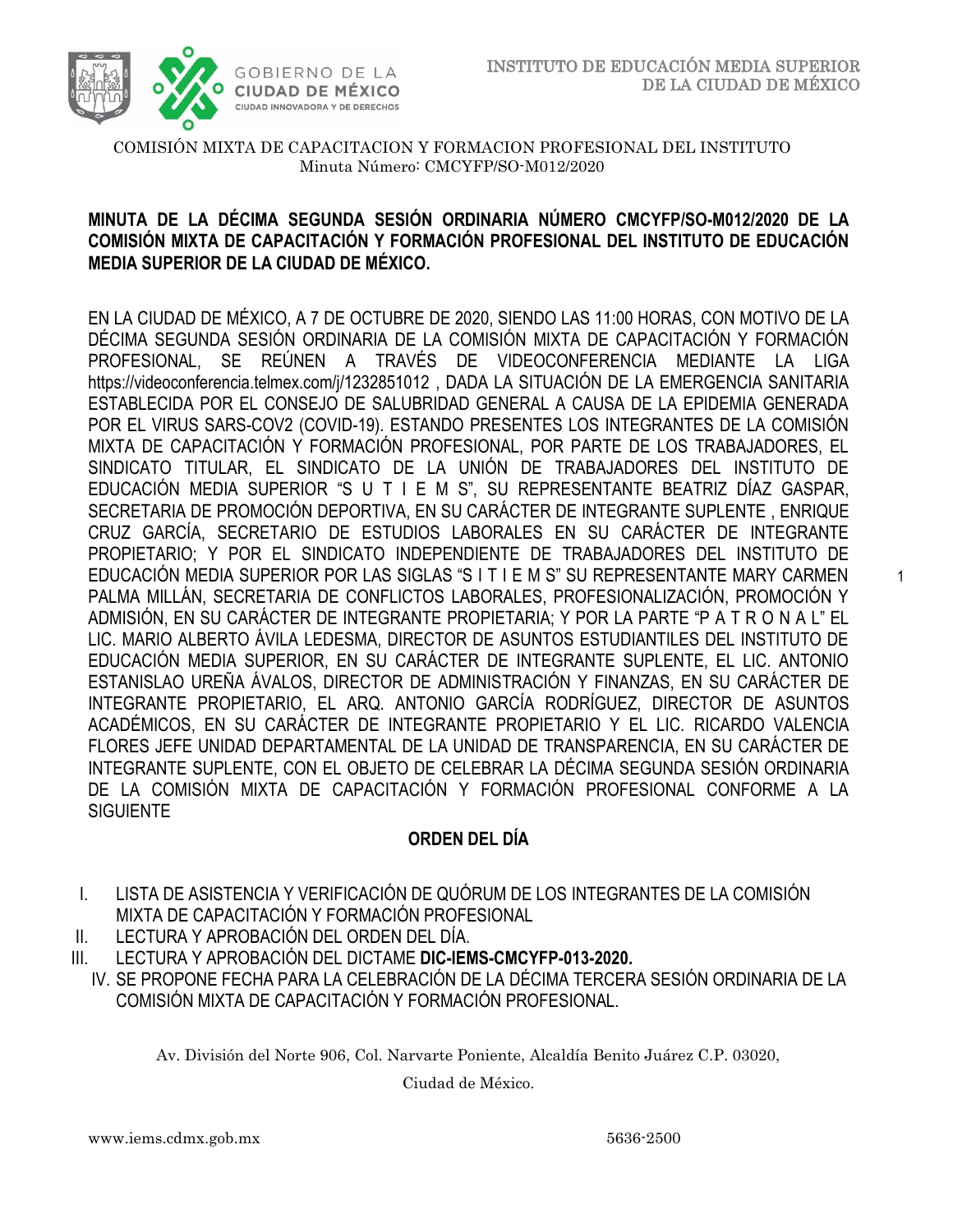

#### COMISIÓN MIXTA DE CAPACITACION Y FORMACION PROFESIONAL DEL INSTITUTO Minuta Número: CMCYFP/SO-M012/2020

# **M I N U T A**

**PRIMERO. -** DE ACUERDO CON LA LISTA DE ASISTENCIA DE LOS INTEGRANTES DE LA COMISIÓN, EXISTE QUÓRUM LEGAL VÁLIDO PARA LLEVAR A CABO LA DÉCIMA SEGUNDA SESIÓN ORDINARIA DE LA COMISIÓN MIXTA DE CAPACITACIÓN Y FORMACIÓN PROFESIONAL.

**SEGUNDO. -** PREVIA LECTURA SE APRUEBA EL ORDEN DEL DÍA PROPUESTO POR LOS INTEGRANTES.

**TERCERO. -** LOS INTEGRANTES DE LA COMISIÓN MIXTA DE CAPACITACIÓN Y FORMACIÓN PROFESIONAL APRUEBAN EN TODAS Y CADA UNA DE SUS PARTES EL DICTAMEN **DIC-IEMS-CMCYFP-013-2020** PARA TODOS LOS EFECTOS ADMINISTRATIVOS CORRESPONDIENTES.

**CUARTO. -**SE ACUERDA FECHA PARA LA CELEBRACIÓN DE LA DÉCIMA TERCERA SESIÓN ORDINARIA DE LA COMISIÓN MIXTA DE CAPACITACIÓN Y FORMACIÓN PROFESIONAL EL **21 DE OCTUBRE DE 2020, A LAS 11:00 HRS**. SE ENVIARÁ MEDIANTE CORREO ELECTRÓNICO LA LIGA DE LA VIDEOCONFERENCIA A LOS INTEGRANTES, PREVIO A LA SESIÓN RESPECTIVA.

**SEXTO**. - LOS ACUERDOS TOMADOS EN LA PRESENTE SESIÓN, SON VÁLIDOS Y SURTIRÁN SUS EFECTOS LEGALES Y JURÍDICOS EN TÉRMINOS DE LO DISPUESTO POR EL NUMERAL TERCERO. PÁRRAFO SÉPTIMO Y OCTAVO DEL "ACUERDO POR EL QUE SE AUTORIZA EL USO DE MEDIOS REMOTOS TECNOLÓGICOS DE COMUNICACIÓN COMO MEDIOS OFICIALES PARA CONTINUAR CON LAS SESIONES DE LOS ÓRGANOS COLEGIADOS EN LA DEPENDENCIA, ÓRGANOS DESCONCENTRADOS, ENTIDADES DE LA ADMINISTRACIÓN PÚBLICA Y ALCALDÍAS DE LA CIUDAD DE MÉXICO, CON MOTIVO DE LA EMERGENCIA SANITARIA POR CAUSAS DE FUERZA MAYOR DEL CONSEJO DE SALUD DE LA CIUDAD DE MÉXICO", PUBLICADO EN LA GACETA OFICIAL DE LA CIUDAD DE MÉXICO EL 06 DE ABRIL DE 2020.

**SÉPTIMO.** – AGOTADOS EN SU TOTALIDAD LOS ASUNTOS DEL ORDEN DEL DÍA, LOS INTEGRANTES DE LA COMISIÓN EXPRESARON SU CONSENTIMIENTO SIN MEDIAR ALGÚN VICIO DE LA VOLUNTAD, RESPECTO DE LA MINUTA EMITIDA. LA QUE SURTIRÁ EFECTOS LEGALES A PARTIR DE SU PUBLICACIÓN EN LA PÁGINA OFICIAL DEL INSTITUTO DE CONFORMIDAD CON EL NUMERAL SEXTO DE LA PRESENTE MINUTA, Y LAS FIRMAS AUTÓGRAFAS DE LOS QUE EN EL INTERVINIERON SE ASENTARÁN UNA VEZ TERMINADA LA EMERGENCIA SANITARIA.

Av. División del Norte 906, Col. Narvarte Poniente, Alcaldía Benito Juárez C.P. 03020,

Ciudad de México.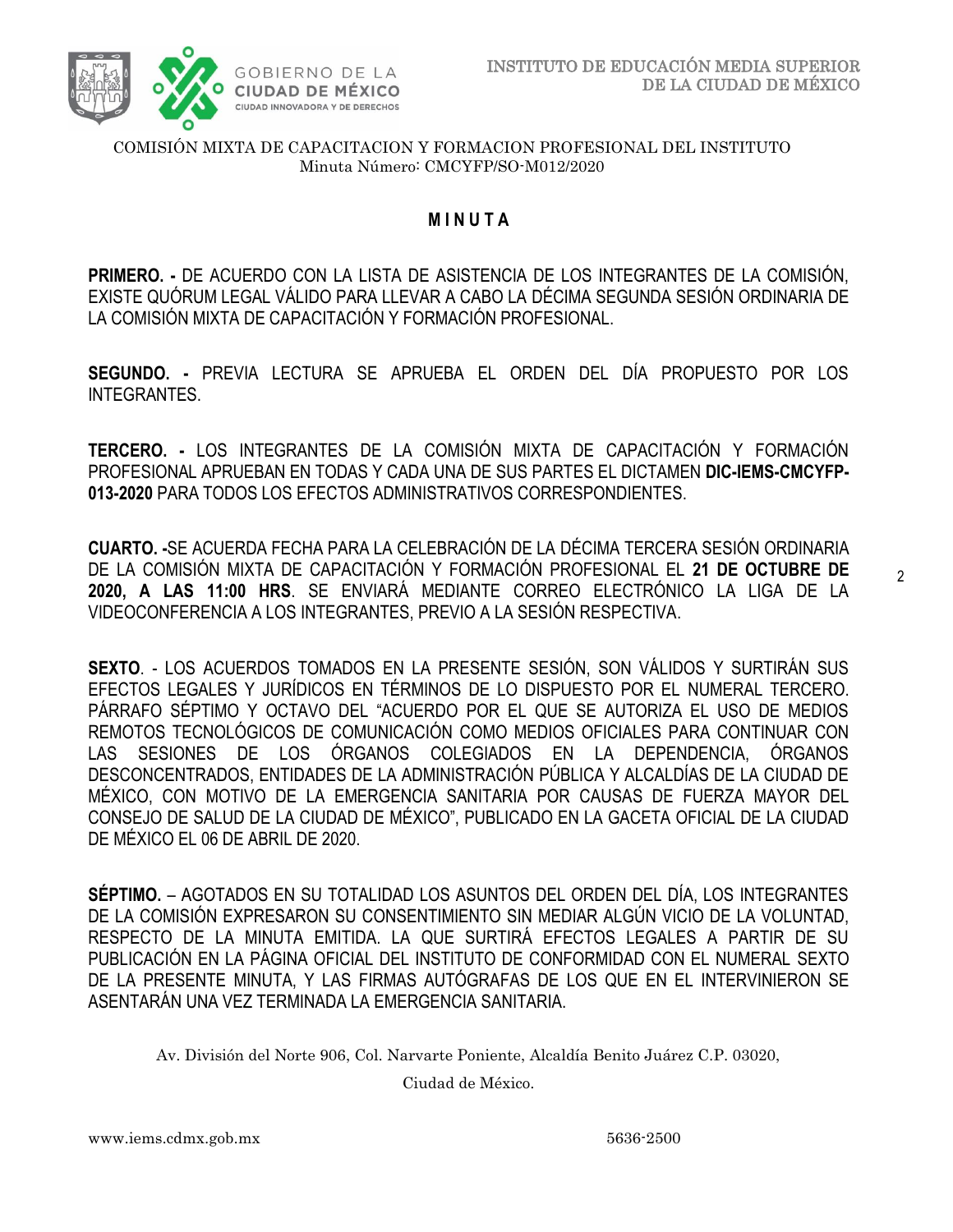

COMISIÓN MIXTA DE CAPACITACION Y FORMACION PROFESIONAL DEL INSTITUTO Minuta Número: CMCYFP/SO-M012/2020

**ESTE DOCUMENTO SE FIRMA SIENDO LAS 12:50 HORAS DEL 7 DE OCTUBRE DE 2020---------------------- ----------------------------------------------------------------------------------------------------------------------------------------------------**

**FIRMAN LAS PARTES**

## **POR PARTE DE LOS TRABAJADORES DEL IEMS**

### **ENRIQUE CRUZ GARCÍA**

INTEGRANTE PROPIETARIO SECRETARIO DE ESTUDIOS LABORALES DEL SINDICATO DE LA UNIÓN DE TRABAJADORES DEL INSTITUTO DE EDUCACIÓN MEDIA SUPERIOR (SUTIEMS)

### **MARY CARMEN PALMA MILLÁN**

INTEGRANTE PROPIETARIA SECRETARIA DE CONFLICTOS LABORALES, PROFESIONALIZACIÓN, PROMOCIÓN Y ADMISIÓN DEL SINDICATO INDEPENDIENTE DE TRABAJADORES DEL INSTITUTO DE EDUCACIÓN MEDIA SUPERIOR (SITIEMS)

### **BEATRIZ DÍAZ GASPAR**

INTEGRANTE SUPLENTE SECRETARIA DE PROMOCIÓN DEPORTIVA DEL SINDICATO DE LA UNIÓN DE TRABAJADORES DEL INSTITUTO DE EDUCACIÓN MEDIA SUPERIOR (SUTIEMS)

> Av. División del Norte 906, Col. Narvarte Poniente, Alcaldía Benito Juárez C.P. 03020, Ciudad de México.